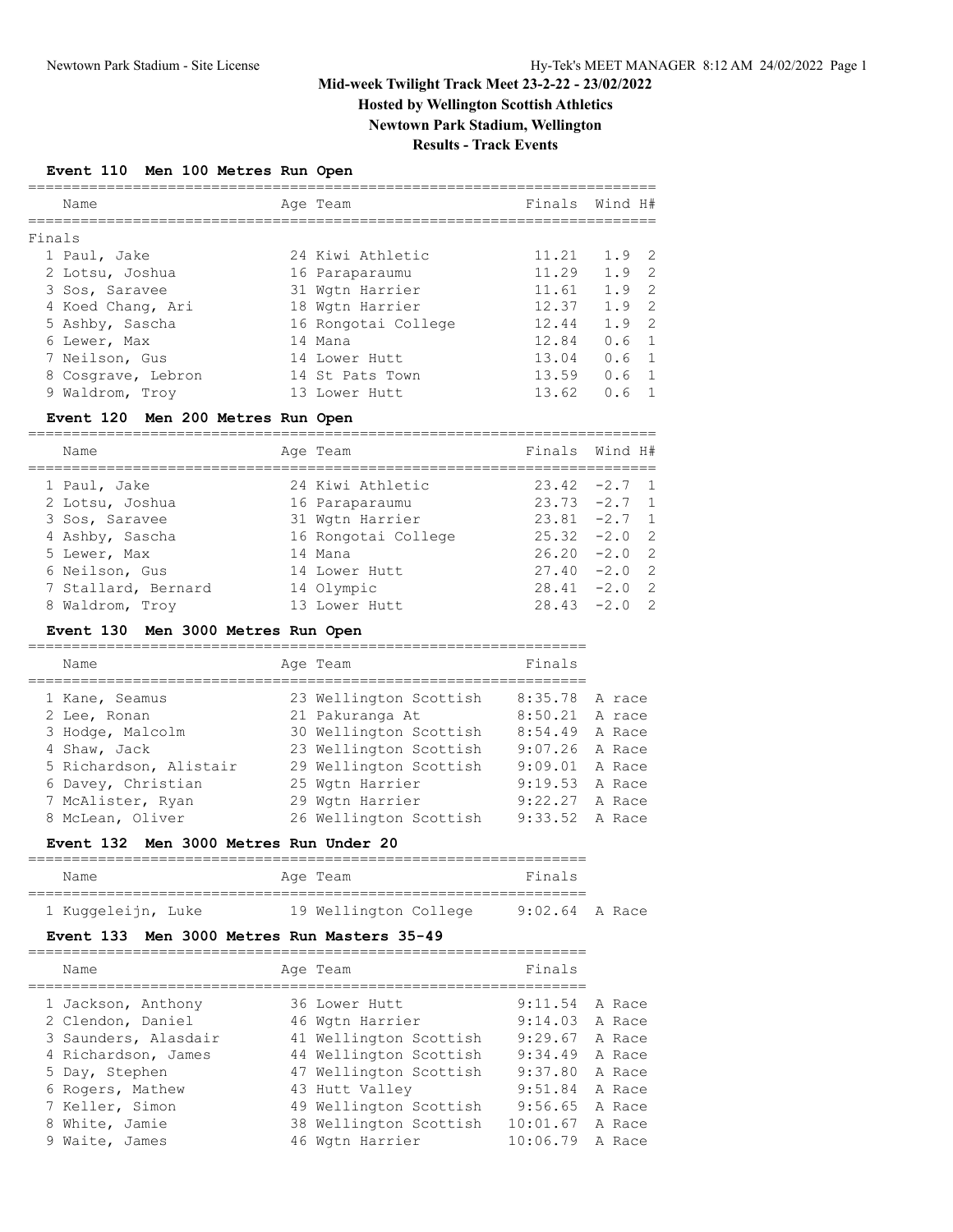**Hosted by Wellington Scottish Athletics**

**Newtown Park Stadium, Wellington**

# **Results - Track Events**

#### **....Event 133 Men 3000 Metres Run Masters 35-49**

| 10 Kerr, Andrew    | 50 Wellington Scottish 10:15.95 A Race |                   |  |
|--------------------|----------------------------------------|-------------------|--|
| 11 Mellsop, Darcy  | 50 Olympic                             | 10:30.46 B Race   |  |
| 12 Gordon, Darren  | 49 Lower Hutt                          | 10:45.37 A Race   |  |
| 13 Thompson, Brad  | 49 Olympic                             | 12:07.56 B Race   |  |
| 14 Waldrom, Thomas | 39 Lower Hutt                          | $12:42.16$ B Race |  |
| 15 Grieve, Frank   | 37 Wellington Scottish 12:43.35 B Race |                   |  |

#### **Event 135 Men 3000 Metres Run Masters 50+**

| Name                | Age Team               | Finals          |  |
|---------------------|------------------------|-----------------|--|
|                     |                        |                 |  |
| 1 Stevens, Peter    | 58 Wellington Scottish | 9:53.82 B Race  |  |
| 2 Waterman, Michael | 52 Olympic             | 10:36.15 A Race |  |
| 3 Gunn, Willie      | 51 Wgtn Harrier        | 10:52.82 B Race |  |
| 4 Martin, Richard   | 57 Olympic             | 12:14.09 B Race |  |

## **Event 137 Men 3000 Metres Run Masters 60+**

|  | Name          |  |  | Age Team |                                        | Finals |  |  |  |  |  |  |
|--|---------------|--|--|----------|----------------------------------------|--------|--|--|--|--|--|--|
|  |               |  |  |          |                                        |        |  |  |  |  |  |  |
|  | 1 Morton, Ian |  |  |          | 66 Wellington Scottish 15:13.60 B Race |        |  |  |  |  |  |  |

#### **Event 138 Men 3000 Metres Run Under 18**

|  | Name            |  | Age Team               | Finals           |  |  |  |  |  |  |  |
|--|-----------------|--|------------------------|------------------|--|--|--|--|--|--|--|
|  |                 |  |                        |                  |  |  |  |  |  |  |  |
|  | 1 White, Thomas |  | 17 Olympic             | $9:13.79$ A Race |  |  |  |  |  |  |  |
|  | 2 Lees, Guy     |  | 17 Wellington Scottish | $9:36.28$ A Race |  |  |  |  |  |  |  |
|  | 3 Mackay, Ryan  |  | 17 Olympic             | $9:54.27$ A Race |  |  |  |  |  |  |  |

#### **Event 139 Men 3000 Metres Run Masters 70+**

|  | Name              |  | Age Team               | Finals            |  |  |  |  |  |  |  |  |
|--|-------------------|--|------------------------|-------------------|--|--|--|--|--|--|--|--|
|  |                   |  |                        |                   |  |  |  |  |  |  |  |  |
|  | 1 Skinnon, John   |  | 75 Wellington Scottish | $14:14.59$ B Race |  |  |  |  |  |  |  |  |
|  | 2 Robinson, Roger |  | 83 Victoria University | 15:30.96 B Race   |  |  |  |  |  |  |  |  |

# **Event 180 Men 800 Metres Run Open**

| Name                | Age Team               | Finals  |
|---------------------|------------------------|---------|
| 1 McLean, Harry     | 22 Wellington Scottish | 2:07.24 |
| 2 Willers, Jaq      | 15 Wgtn Harrier        | 2:07.60 |
| 3 Li, Wilson        | 16 Wgtn Harrier        | 2:08.99 |
| 4 Miscall, Blake    | 14 Mana                | 2:21.22 |
| 5 Milne, Zac        | 23 Victoria University | 2:31.99 |
| 6 Sadgrove, Phil    | 62 Wellington Scottish | 2:35.48 |
| 7 Stallard, Bernard | 14 Olympic             | 2:35.51 |
| 8 Grieve, Frank     | 37 Wellington Scottish | 2:53.72 |

# **Event 310 Women 100 Metres Run Open**

| Name               | Age Team        | Finals Wind    |     |
|--------------------|-----------------|----------------|-----|
|                    |                 |                |     |
| 1 Gotico, Celena   | 16 Olympic      | $13.39 \t 0.1$ |     |
| 2 Winter, Kat      | 19 Wgtn Harrier | 13.85          | 0.1 |
| 3 Green, Charlotte | 15 Olympic      | 13.93          | 0.1 |
| 4 James, Holly     | 15 Wgtn Harrier | $13.96$ 0.1    |     |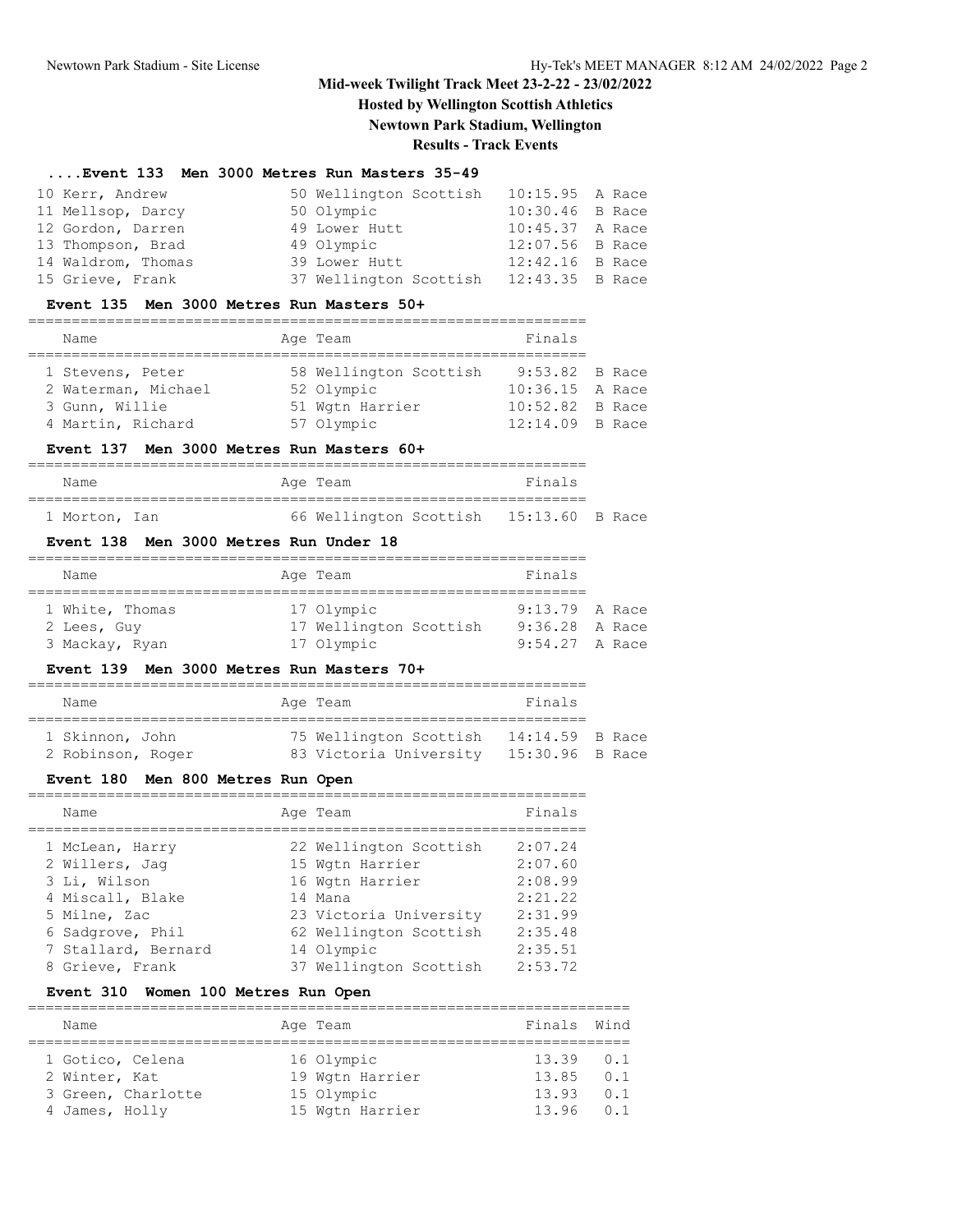# **Hosted by Wellington Scottish Athletics Newtown Park Stadium, Wellington**

# **Results - Track Events**

## **....Event 310 Women 100 Metres Run Open**

5 Nicholson, Briar 14 Olympic 14.27 0.1

# **Event 320 Women 200 Metres Run Open**

|  | Name                |  | Age Team               | Finals Wind |     |  |  |  |  |
|--|---------------------|--|------------------------|-------------|-----|--|--|--|--|
|  |                     |  |                        |             |     |  |  |  |  |
|  | 1 James, Holly      |  | 15 Wgtn Harrier        | 28.00       | O.9 |  |  |  |  |
|  | 2 Nicholson, Briar  |  | 14 Olympic             | 29.32       | 0.9 |  |  |  |  |
|  | 3 Stevens, Danielle |  | 27 Wellington Scottish | 29.99       | 0.9 |  |  |  |  |
|  | 4 Novak, Tamara     |  | 33 Wellington Scottish | 30.11       | n 9 |  |  |  |  |

#### **Event 330 Women 3000 Metres Run Open**

| Name                       | Age Team               | Finals          |  |
|----------------------------|------------------------|-----------------|--|
|                            |                        |                 |  |
| 1 Peat, Andrea             | 32 Wgtn Harrier        | 10:44.81 A Race |  |
| 2 Fauth, Lucy              | 28 Wellington Scottish | 11:20.24 B Race |  |
| 3 Kaars Sijpesteijn, Floor | 35 Wellington Scottish | 11:47.17 B Race |  |
| 4 Sowry, Alice             | 29 Wellington Scottish | 12:09.82 B Race |  |
| 5 Burford, Sophia          | 26 Olympic             | 13:38.38 B Race |  |

#### **Event 333 Women 3000 Metres Run Masters 35-49**

| Name              | Age Team               | Finals            |  |
|-------------------|------------------------|-------------------|--|
| 1 Solsberg, Emily | 42 Wellington Scottish | $12:02.30$ B Race |  |
| 2 Bakker, Sarah   | 50 Olympic             | $12:46.78$ B Race |  |

## **Event 335 Women 3000 Metres Run Masters 50+**

|  | Name                                          |  | Age Team                      | Finals                                 |  |  |  |  |
|--|-----------------------------------------------|--|-------------------------------|----------------------------------------|--|--|--|--|
|  | 1 Humphries, Victoria<br>2 Van Looy, Michelle |  | 58 Wgtn Harrier<br>51 Olympic | $11:54.83$ B Race<br>$13:14.02$ B Race |  |  |  |  |

## **Event 336 Women 3000 Metres Run Under 16**

| Name                | Age Team               | Finals            |  |
|---------------------|------------------------|-------------------|--|
|                     |                        |                   |  |
| 1 Revelant, Maria   | 15 Wgtn Harrier        | 10:57.75 B Race   |  |
| 2 Green, Eva        | 14 Lower Hutt          | 11:03.75 B Race   |  |
| 3 Campbell, Lola    | 16 Wgtn Harrier        | $11:08.02$ B Race |  |
| 4 Richardson, Naomi | 10 Wellington Scottish | $13:09.18$ B Race |  |

## **Event 338 Women 3000 Metres Run Under 18**

| Name            |  | Age Team |                 | Finals            |  |
|-----------------|--|----------|-----------------|-------------------|--|
|                 |  |          |                 |                   |  |
| 1 Squire, Eliza |  |          | 17 Wqtn Harrier | $10:58.00$ A Race |  |

## **Event 380 Women 800 Metres Run Open**

| Name                 | Age Team               | Finals  |
|----------------------|------------------------|---------|
|                      |                        |         |
| 1 Squire, Phoebe     | 17 Wgtn Harrier        | 2:23.35 |
| 2 Anderson, Scarlett | 16 Wgtn Harrier        | 2:32.27 |
| 3 Davies, Lulu       | 16 Wgtn Harrier        | 2:33.57 |
| 4 Shafi, Ayesha      | 34 Wellington Scottish | 2:34.95 |